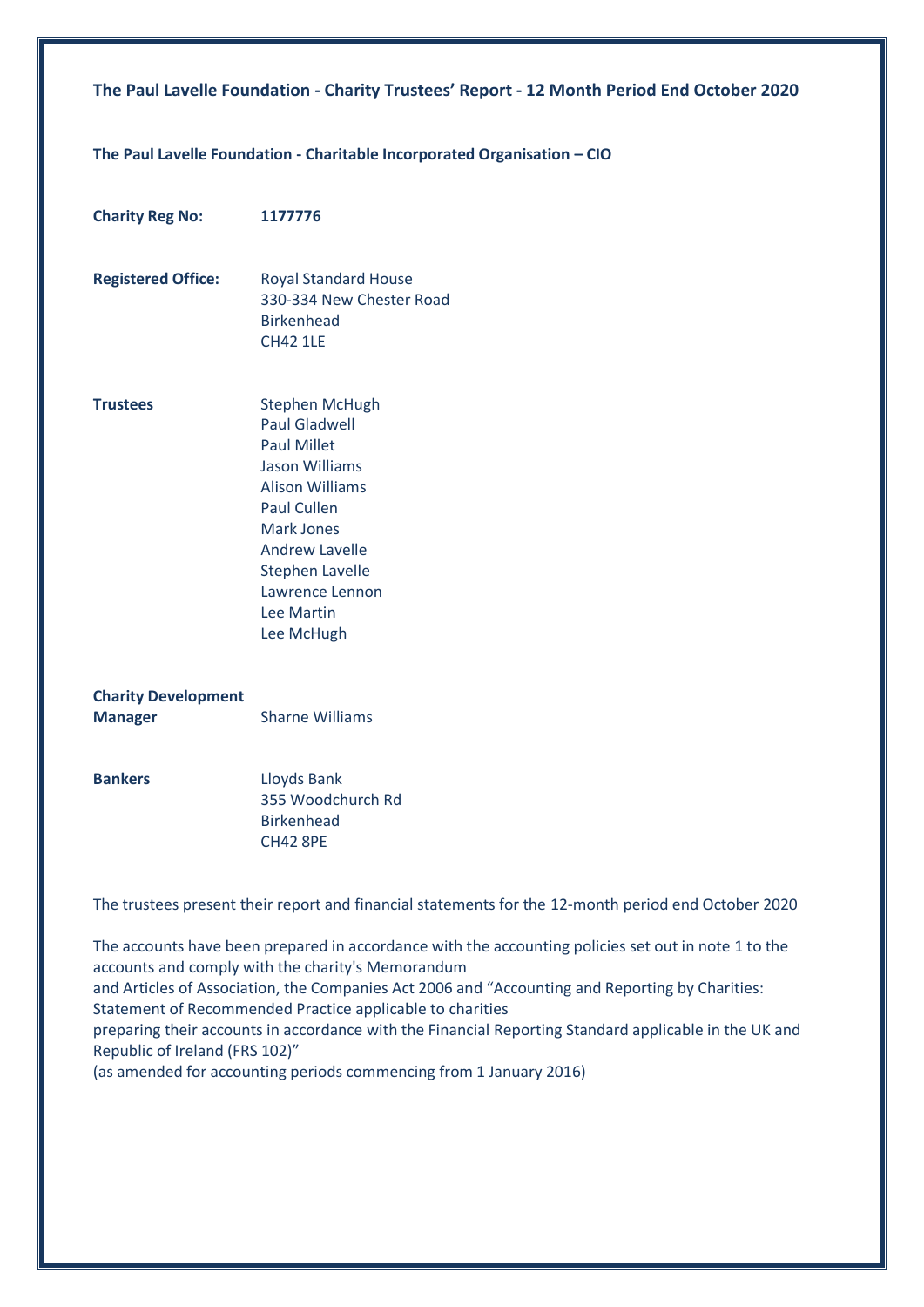The principal objective of the Charity is to benefit the inhabitants of North West England by the promotion of such charitable purposes as the trustees in their absolute discretion may from time to time decide.

The Paul Lavelle Foundation is in the design process of services which will benefit those experiencing domestic abuse and a service that will promote over all mental and physical wellbeing.

With services such as peer support group for males experiencing domestic abuse and educational workshops to raise awareness to male domestic abuse as well as the characteristic of healthy relationships it is the aim is to empower and enable people through access to clear and concise information and guidance.

The trustees have paid due regard to guidance issued by the Charity Commission in deciding what activities the charity should undertake.

The Paul Lavelle Foundation has been raising awareness to male domestic abuse since it began on April 2018 and has completed various events to raise the profile.

2020 saw the start of the delivery of the organisation's activities. The first Healthy Relationship Education workshops in schools, the community sports and activity groups for physical and mental health and well-being and on the 15th July, the Foundation achieved its ultimate aim by opening the first dedicated frontline support service for male domestic abuse in the area offering 1:1 therapeutic support, peer support and Drop -In services.

### **Objectives**

To relieve those in need by reason of youth, old age, ill health, disability, financial hardship or social and economic circumstances, in particular those affected by domestic abuse, in particular by the provision of an advisory and support service for men so affected.

#### **Aims**

- 1. Raise awareness of male domestic abuse on a local and national level
- 2. Deliver early intervention support for low to medium risk males
- 3. Encourage wellbeing through physical activities
- 4. Fundraise though sports and physical activities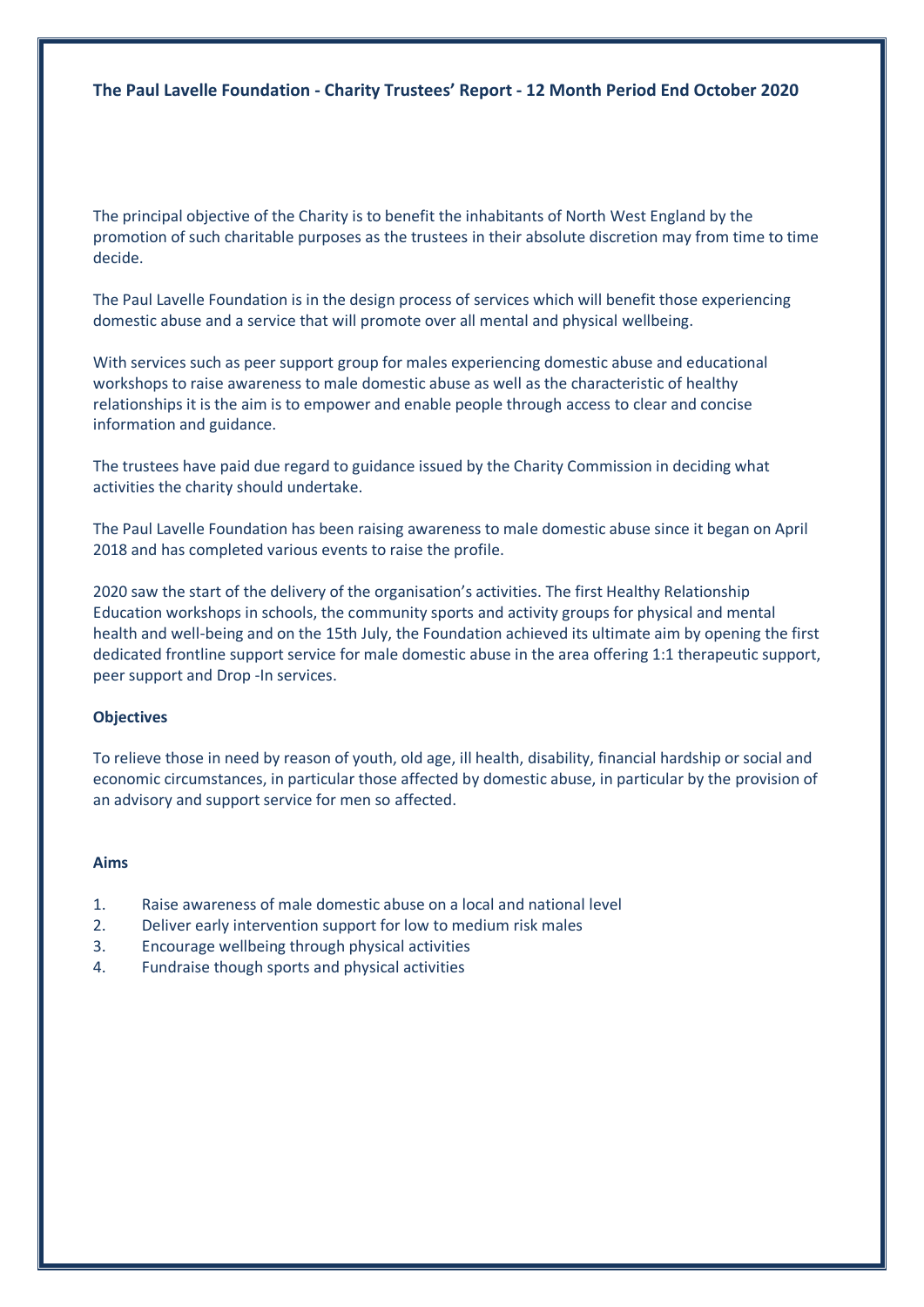### **PROPOSED Activities / Outputs / Outcomes**

| <b>ACTIVITIES</b>                                                                                                                                                                                                                                                                  | <b>OUTPUTS</b>                                                                                 | <b>OUTCOMES</b>                                                                                                                          |  |
|------------------------------------------------------------------------------------------------------------------------------------------------------------------------------------------------------------------------------------------------------------------------------------|------------------------------------------------------------------------------------------------|------------------------------------------------------------------------------------------------------------------------------------------|--|
| <b>AIM 1: Raise awareness</b><br><b>CAMPAIGNING</b><br>• Sharing Paul's story<br>• Profiling real life stories and sharing<br>key facts/ stats<br><b>EDUCATION</b><br>• Sharing tips and tools in the workplace<br>and education settings<br>• Delivering assemblies and workshops | <b>Creation of</b><br>$\bullet$<br>package for<br>schools and<br>workplaces                    | • Healthy relationship<br>• Reduction in stigma and<br>discrimination<br>· Reduction in male<br>domestic violence<br>incidents in Wirral |  |
| <b>AIM 2: Deliver early intervention</b><br>support<br>.1:1 Therapeutic Support sessions for<br>male victims of domestic abuse<br>• PLF Community Hub with Drop-In<br>service for advice and peer support<br>group sessions                                                        | Community<br>$\bullet$<br>Hub for<br>advice for<br>males<br>experiencin<br>g domestic<br>abuse | · Increase males<br>accessing/reaching out for<br>help<br>• Increased sense of hope<br>· Improvement in mental health<br>and wellbeing   |  |
| Aim 3: Fundraise though sports and<br>physical activities<br>1. Annual programme<br>• 5K and 10K's<br>• Kids Golden Mile<br>• Family Fun Day<br>• Big, national endurance event<br>• Charity Dinner<br><b>2. Community Fundraising</b>                                             | <b>Annual Events</b><br>$\bullet$<br>Programme<br>Fundraising                                  | • Income<br><b>Healthy sporting lifestyle</b><br>· Improvements in mental health<br>and wellbeing                                        |  |
| • Fundraising packs for community to<br>take part independently                                                                                                                                                                                                                    |                                                                                                |                                                                                                                                          |  |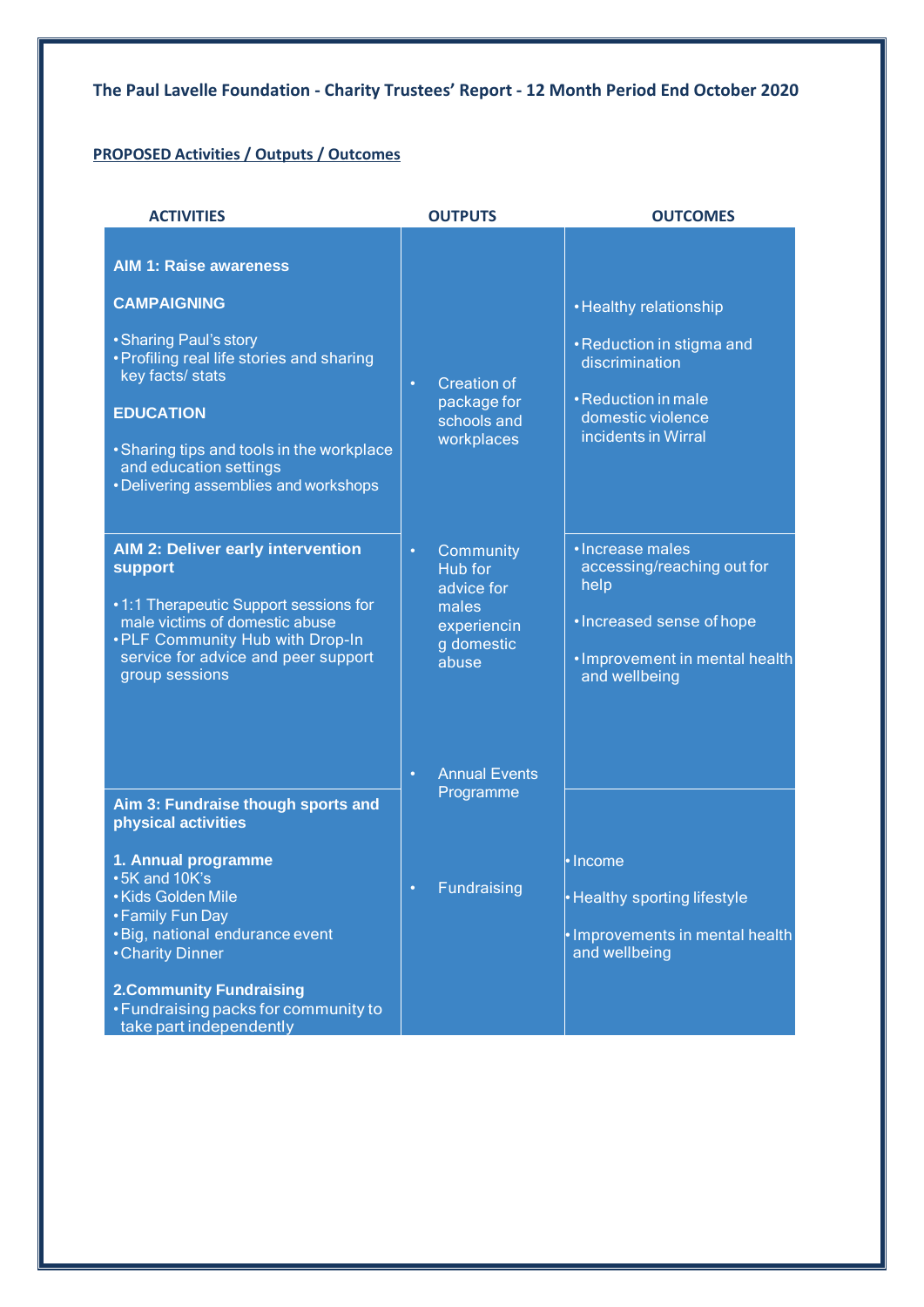### **Organisational structure**

The board of trustees carries responsibility for the efficient and effective management of the Charity. The board meets at least six times a year.

The day-to-day management of the Charity is delegated to the Charity Manager, who attends all Board of Trustee meetings. The Charity Manager has authority for all operational matters, employment and performance related activity

### **Risk management**

The trustees recognise that any major risks to which the charity is exposed need to be reviewed and systems put in place to manage those risks. To that end the trustees are continually monitoring and managing its risks and ensuring actions are in place to mitigate those risks.

| Stephen McHugh - Co-Chairman<br>1.                            |  |
|---------------------------------------------------------------|--|
|                                                               |  |
| 2. Paul Gladwell - Co-Chairman<br>n.                          |  |
| 3.<br>Paul Millet - Co-Vice Chair                             |  |
| Jason Williams - Co Vice Chair.<br>4                          |  |
| 5. Alison Williams - Treasurer                                |  |
| 6. Paul Cullen                                                |  |
| 7. Mark Jones                                                 |  |
| 8. Andrew Lavelle                                             |  |
| 9.<br>Stephen Lavelle                                         |  |
| 10. Lawrence Lennon                                           |  |
| $\overline{ }$<br>$\overline{a}$<br>11. Lee Martin<br>4.77777 |  |
| 12. Lee McHugh<br>$\boldsymbol{J}$                            |  |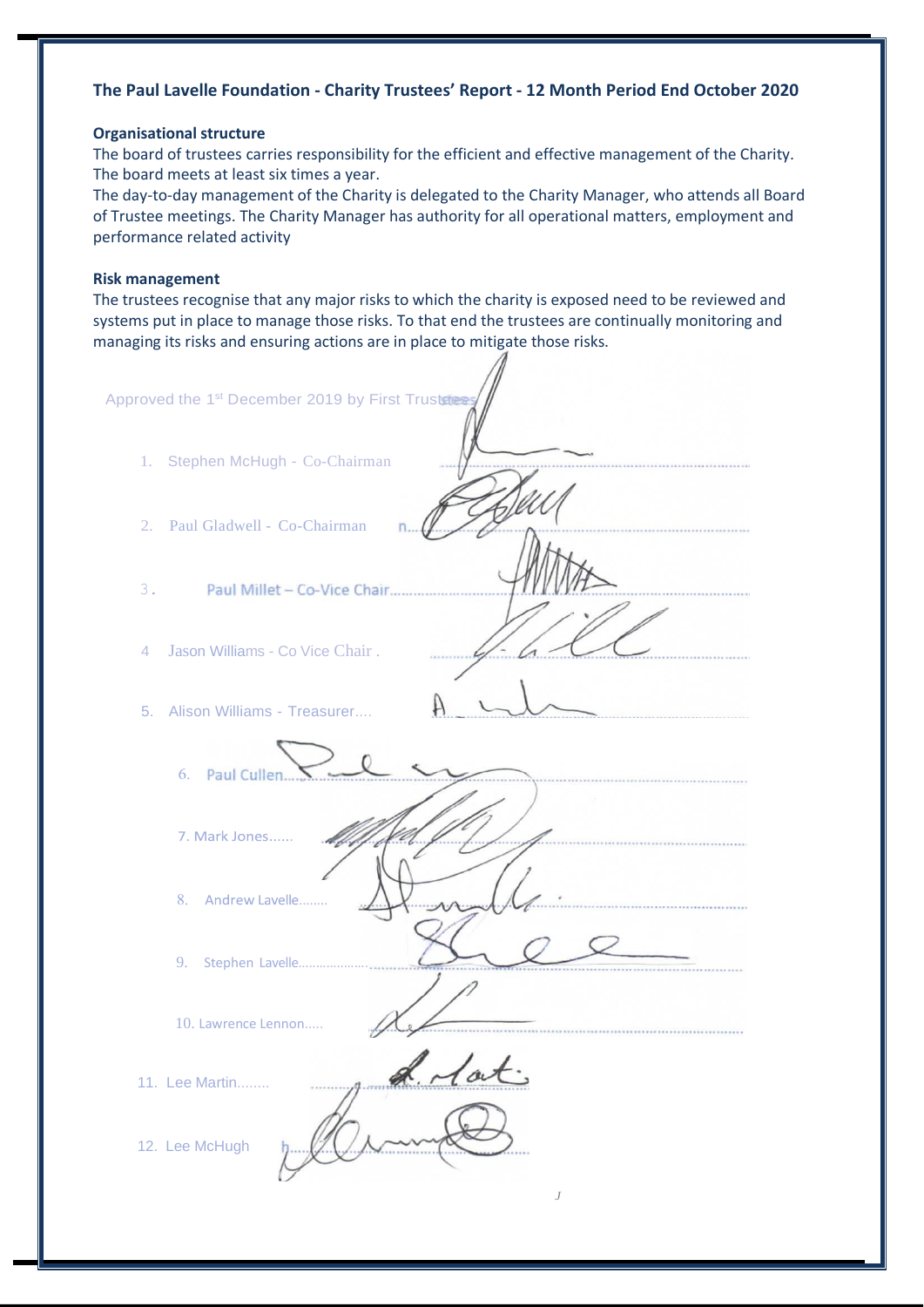|--|

### **Receipts and payments accounts** 10/31/2020

**For the period from**

# 11/1/2019 **To**

# **Section A Receipts and payments**

|                                                   | <b>Unrestricted</b><br>funds | <b>Restricted</b><br>funds | <b>Endowment</b><br>funds | <b>Total funds</b> |
|---------------------------------------------------|------------------------------|----------------------------|---------------------------|--------------------|
|                                                   | to the nearest               | to the nearest £           | to the nearest £          | to the nearest £   |
| <b>A1 Receipts</b>                                | £                            |                            |                           |                    |
| <b>Donations</b>                                  | 53,654                       | 28,950                     | ۰                         | 82,604             |
| Fundraising                                       | 3,459                        | ٠                          | ٠                         | 3,459              |
|                                                   |                              | ۰                          | ۰                         |                    |
|                                                   |                              | $\sim$                     | ٠                         | $\sim$             |
|                                                   |                              | $\blacksquare$             | $\blacksquare$            | ٠                  |
|                                                   |                              | $\blacksquare$             | ٠                         | ٠                  |
|                                                   |                              | ۰                          | ٠                         | ٠                  |
|                                                   |                              | $\blacksquare$             | $\blacksquare$            | $\blacksquare$     |
| <b>Sub total</b> (Gross income for AR)            | 57,113                       | 28,950                     |                           | 86,063             |
| A2 Asset and investment sales,<br>(see table).    |                              |                            |                           |                    |
|                                                   |                              |                            |                           |                    |
|                                                   |                              |                            |                           |                    |
| Sub total                                         |                              |                            |                           |                    |
|                                                   |                              |                            |                           |                    |
| <b>Total receipts</b>                             | 57,113                       | 28,950                     |                           | 86,063             |
|                                                   |                              |                            |                           |                    |
| <b>A3 Payments</b>                                |                              |                            |                           |                    |
| Charitable activities                             | 9,931                        | 28,950                     | ٠<br>$\blacksquare$       | 38,881             |
|                                                   |                              | $\blacksquare$             | ٠                         | $\blacksquare$     |
|                                                   |                              | ٠                          | ٠                         | $\blacksquare$     |
|                                                   |                              | $\blacksquare$             | $\blacksquare$            | ٠                  |
|                                                   |                              | $\blacksquare$             | $\blacksquare$            | $\blacksquare$     |
|                                                   |                              | $\sim$                     | $\blacksquare$            | ٠                  |
|                                                   |                              | ٠                          | ٠                         | ٠                  |
|                                                   |                              |                            | ۰                         |                    |
| Sub total                                         | 9,931                        | 28,950                     |                           | 38,881             |
| A4 Asset and investment<br>purchases, (see table) |                              |                            |                           |                    |
|                                                   |                              |                            |                           |                    |
|                                                   |                              |                            |                           |                    |
| Sub total                                         |                              |                            |                           |                    |
|                                                   |                              |                            |                           |                    |
| <b>Total payments</b>                             | 9,931                        | 28,950                     |                           | 38,881             |
| <b>Net of receipts/(payments)</b>                 | 47,182                       |                            |                           | 47,182             |
| A5 Transfers between funds                        |                              | ۰                          |                           |                    |
|                                                   | 31,334                       |                            |                           | 31,334             |
| A6 Cash funds last year end                       |                              |                            |                           |                    |
| Cash funds this year end                          | 78,516                       |                            | ۰                         | 78,516             |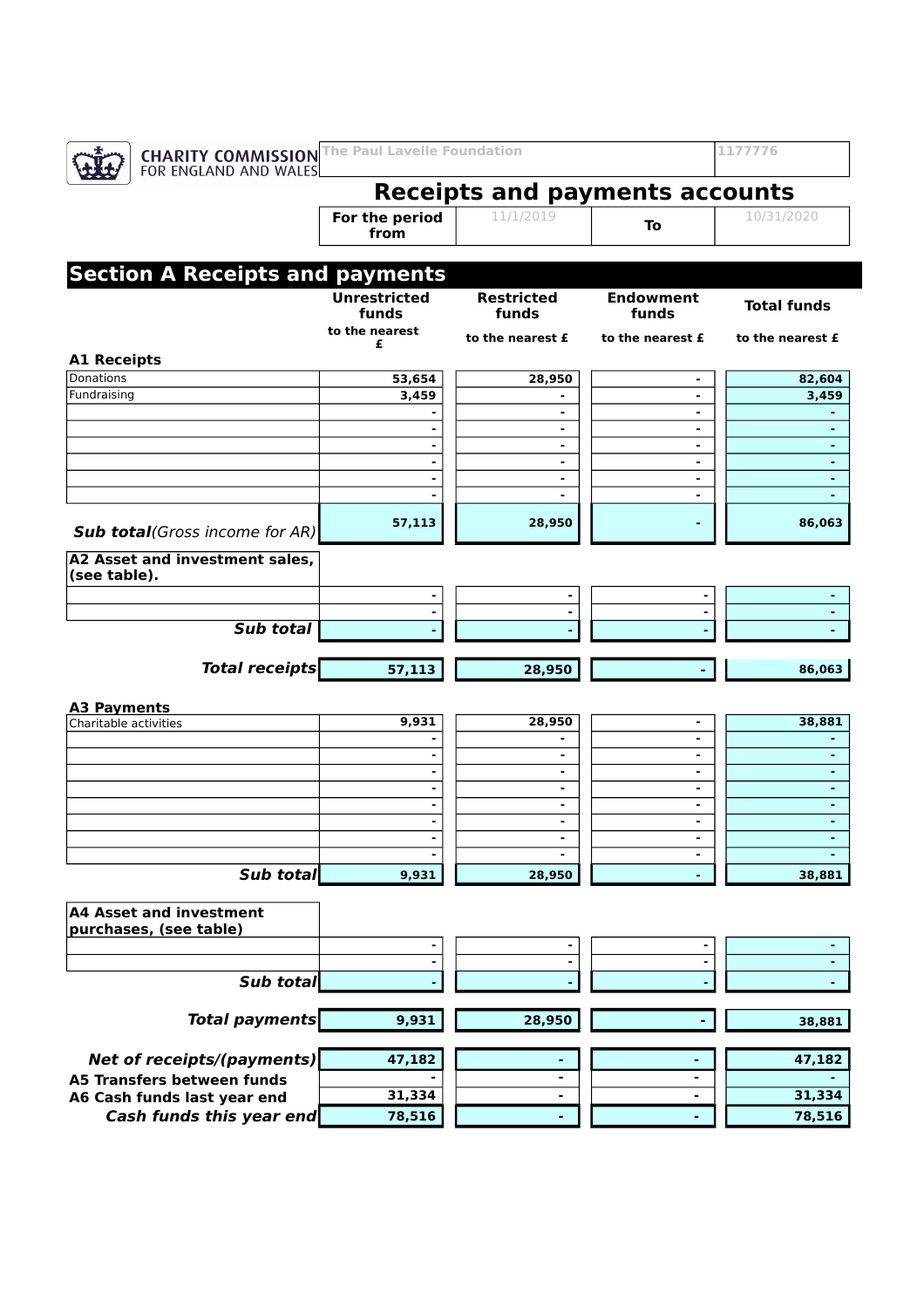|                                                                | Section B Statement of assets and liabilities at the end of the period | <b>Unrestricted</b>                       | <b>Restricted</b>               |
|----------------------------------------------------------------|------------------------------------------------------------------------|-------------------------------------------|---------------------------------|
| <b>Categories</b>                                              | <b>Details</b>                                                         | funds<br>to nearest £                     | funds<br>to nearest £           |
| <b>B1 Cash funds</b>                                           | Bank                                                                   | 78,516                                    |                                 |
|                                                                |                                                                        | $\blacksquare$                            | ä,                              |
|                                                                |                                                                        |                                           | $\blacksquare$                  |
|                                                                | <b>Total cash funds</b>                                                | 78,516                                    |                                 |
|                                                                | (agree balances with receipts and payments<br>$account(s)$ )           | OK                                        | OK                              |
|                                                                |                                                                        | <b>Unrestricted</b><br>funds              | <b>Restricted</b><br>funds      |
|                                                                | <b>Details</b>                                                         | to nearest £                              | to nearest £                    |
| <b>B2 Other monetary assets</b>                                |                                                                        | $\blacksquare$                            |                                 |
|                                                                |                                                                        | $\blacksquare$                            | ۰                               |
|                                                                |                                                                        | $\blacksquare$                            |                                 |
|                                                                |                                                                        | $\blacksquare$                            | ۰                               |
|                                                                |                                                                        | $\blacksquare$                            | $\blacksquare$                  |
|                                                                |                                                                        | $\blacksquare$                            | ۰                               |
|                                                                | <b>Details</b>                                                         | <b>Fund to which</b><br>asset belongs     | Cost (optional)                 |
| <b>B3 Investment assets</b>                                    |                                                                        |                                           |                                 |
|                                                                |                                                                        |                                           | ۰                               |
|                                                                |                                                                        |                                           | ۰                               |
|                                                                |                                                                        |                                           | ٠                               |
|                                                                |                                                                        |                                           | $\blacksquare$                  |
|                                                                |                                                                        |                                           |                                 |
|                                                                | <b>Details</b>                                                         | <b>Fund to which</b><br>asset belongs     | <b>Cost (optional)</b>          |
| <b>B4 Assets retained for the</b>                              |                                                                        |                                           |                                 |
| charity's own use                                              |                                                                        |                                           |                                 |
|                                                                |                                                                        |                                           |                                 |
|                                                                |                                                                        |                                           | ٠                               |
|                                                                |                                                                        |                                           | ۰                               |
|                                                                |                                                                        |                                           | ۰                               |
|                                                                |                                                                        |                                           | $\blacksquare$                  |
|                                                                |                                                                        |                                           | ٠                               |
|                                                                |                                                                        |                                           | ٠                               |
|                                                                | <b>Details</b>                                                         | <b>Fund to which</b><br>liability relates | <b>Amount due</b><br>(optional) |
| <b>B5 Liabilities</b>                                          |                                                                        |                                           | ۰                               |
|                                                                |                                                                        |                                           | $\blacksquare$                  |
|                                                                |                                                                        |                                           | ۰                               |
|                                                                |                                                                        |                                           | ٠                               |
|                                                                |                                                                        |                                           | ۰                               |
| Signed by one or two trustees on<br>behalf of all the trustees | Signature                                                              | <b>Print Name</b>                         |                                 |
|                                                                |                                                                        |                                           |                                 |
|                                                                |                                                                        |                                           |                                 |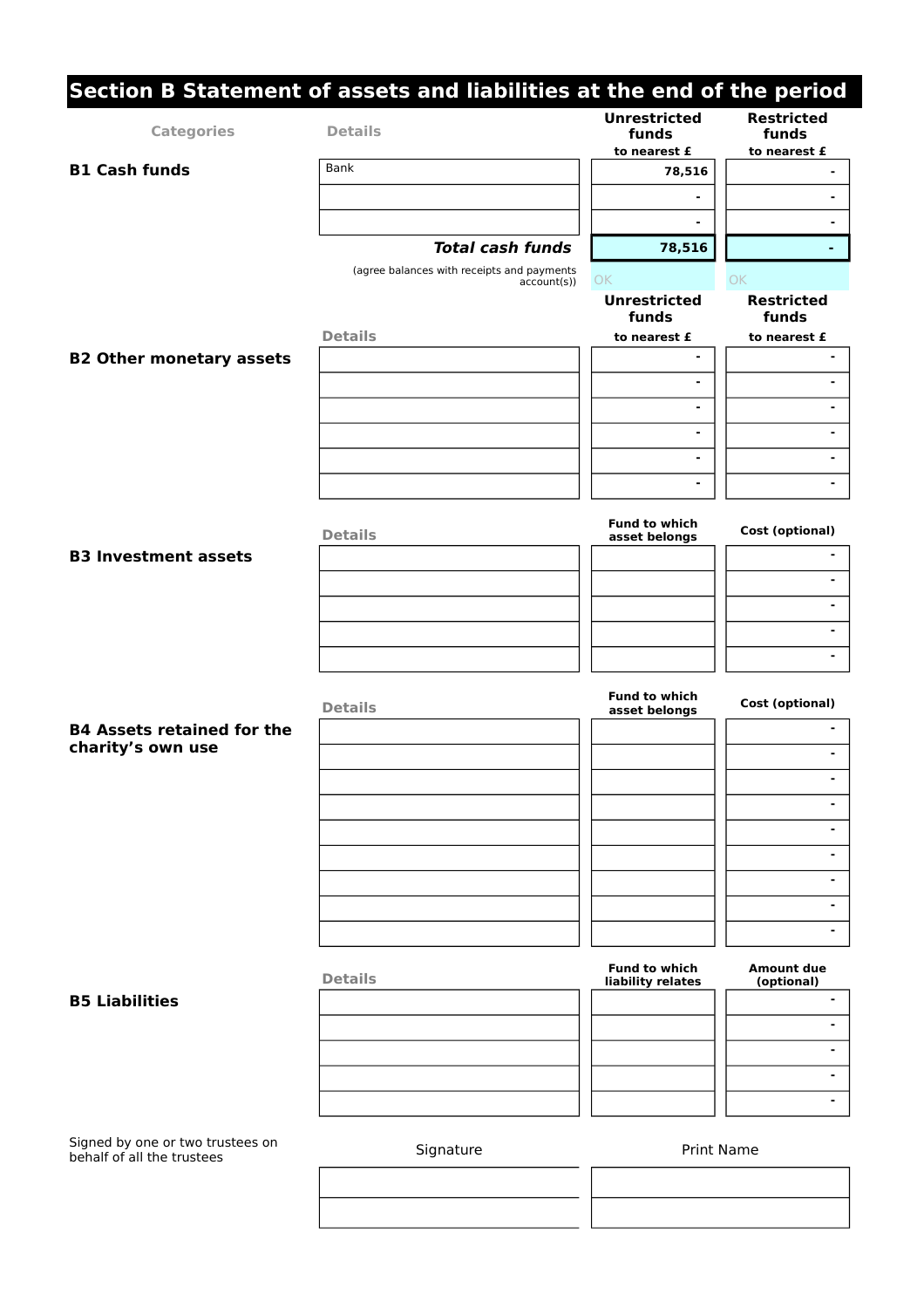# **CC16a**

### **Last year**

### **to the nearest £**

| - |
|---|
| - |
| - |
| - |
| ۰ |
| - |
| - |
| - |
|   |
|   |

| <u> The Common State Common State Common State Common State Common State Common State Common State Common State Common State Common State Common State Common State Common State Common State Common State Common State Common S</u> |  |
|--------------------------------------------------------------------------------------------------------------------------------------------------------------------------------------------------------------------------------------|--|
|                                                                                                                                                                                                                                      |  |
| the control of the control of the control of the control of the control of                                                                                                                                                           |  |
| the control of the control of the control                                                                                                                                                                                            |  |
|                                                                                                                                                                                                                                      |  |

| 31,334 |
|--------|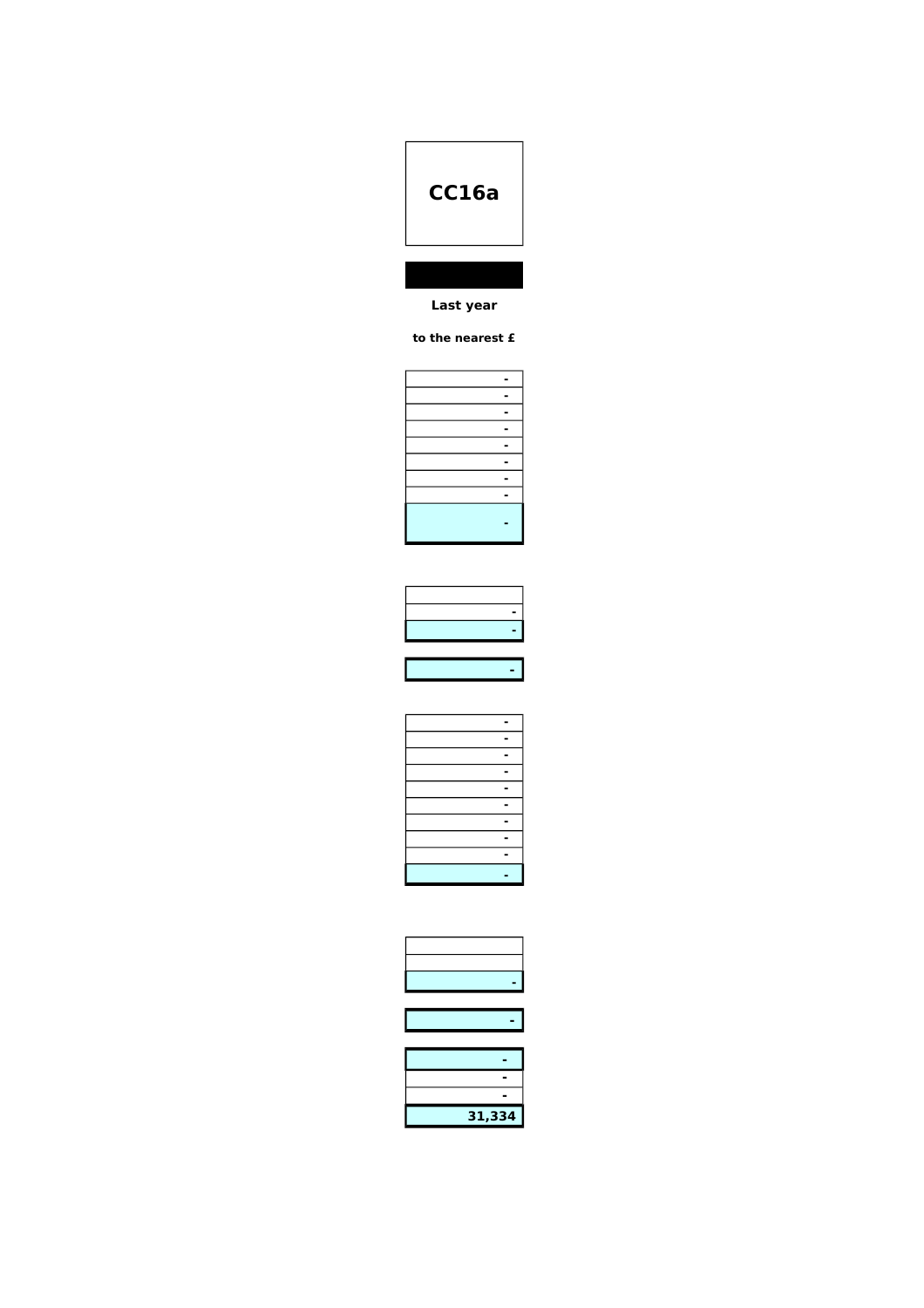### **to nearest £ - - - -**  OK **Endowment funds Endowment funds**

## **to nearest £**

#### **Current value (optional)**

|                                   | ۰                   |
|-----------------------------------|---------------------|
|                                   | $\blacksquare$<br>- |
|                                   | -                   |
| the control of the control of the | -<br>–              |
|                                   | -                   |

#### **Current value (optional)**

#### **When due (optional)**

| the control of the control of the control of |  |  |
|----------------------------------------------|--|--|
| and the control of the con-                  |  |  |
| and the control of the control of the        |  |  |
|                                              |  |  |
|                                              |  |  |
|                                              |  |  |

Date of approval